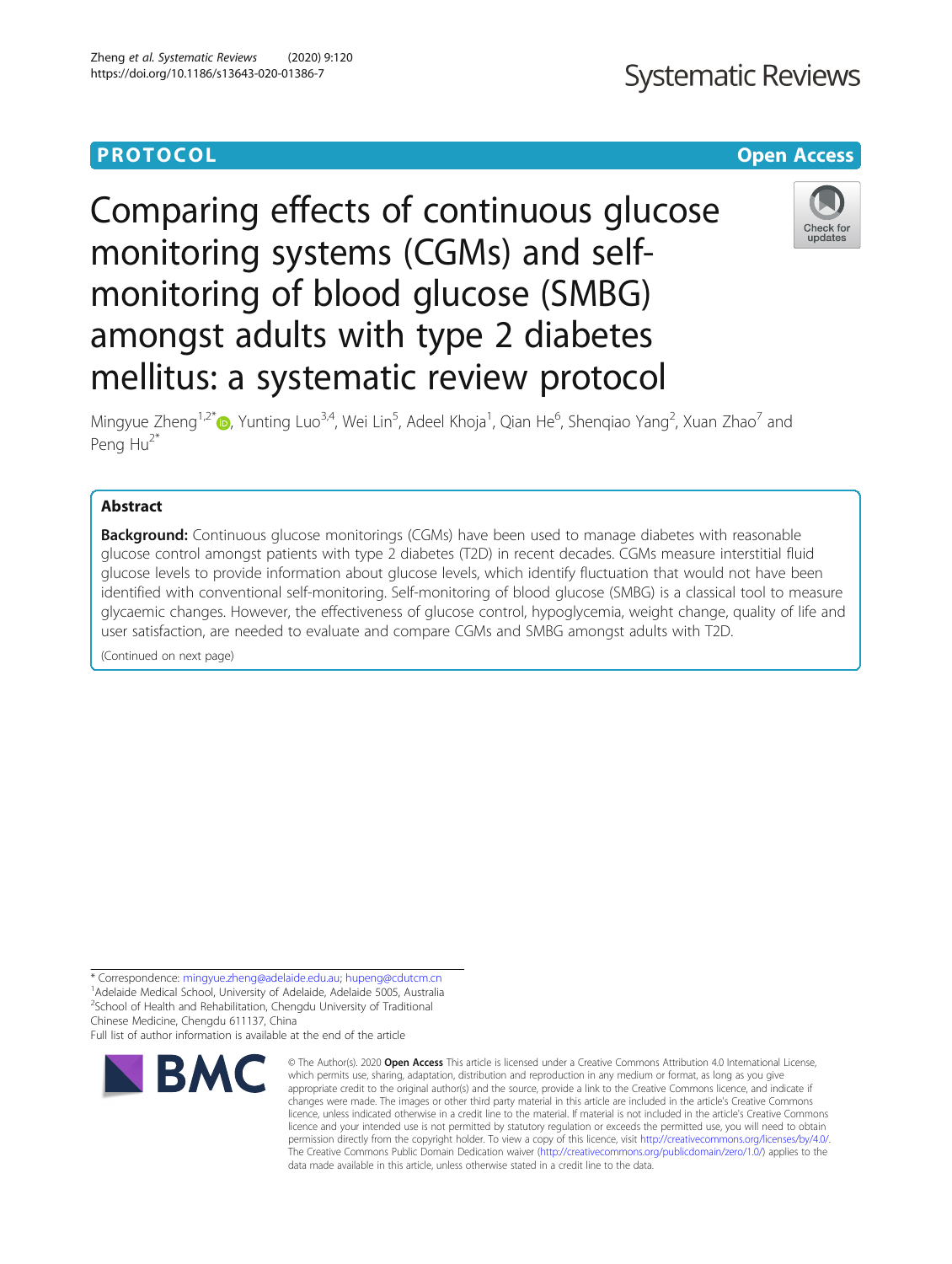#### (Continued from previous page)

Methods: The review will compare the various forms of CGM systems (i.e flash CGM, real-time CGM, retrospective CGM) versus SMBG or usual intervention regarding diabetes management amongst adults with T2D. The following databases will be searched: Cochrane Library, PubMed, EMBASE, CINAHL, PsycINFO, Scopus and grey literature ([ClinicalTrials.gov,](http://clinicaltrials.gov) PsycEXTRA, ProQuest Dissertations, Google Scholar and Theses Global) for the identification of studies. The studies involving adults (aged ≥ 18 years old) will be included. We will only include and summarise randomised clinical trials (RCTs) with respect to authors, publication type, year, status and type of devices. Studies published in English between February 2010 and March 2020, will be included as the field of CGMs amongst T2D patients has emerged over the last decade. Primary outcomes will be HbA1c (glycosylated haemoglobin level) (mmol/ L), body weight (kg), time spent with hypoglycaemia (< 70 mg/dl) or hyperglycaemia (≥ 180 mg/dl), blood pressure (< 140/90 mmHg is considered as good management) and quality of life (understanding and feeling of living situation based on culture and value system). Secondary outcome measures will be user satisfaction (patient or treatment/ intervention satisfaction or satisfaction scale) and barriers (physical and mental difficulties or issues). Study selection, data extraction and risk of bias assessment will be conducted independently by at least two reviewers. A third reviewer will determine and resolve discrepancies. Moreover, the quality of the evidence of the review will be assessed according to the Grading of Recommendations Assessment, Development and Evaluation tool (GRADE).

**Discussion:** The review will synthesise evidence on the comparison between using CGMs and SMBG. The results will support researchers and health professionals to determine the most effective methods/technologies in the overall diabetes management.

### Systematic review registration: PROSPERO [CRD42020149212](https://drive.google.com/file/d/1aFkvpwXKJo02l8O2V2UeVNl7XCcpJJhJ/view?usp=sharing)

Keywords: Type 2 diabetes, Continuous glucose monitoring, Self-monitoring of blood glucose, Health technology assessment, Diabetes management, Systematic review

#### Background

Type 2 diabetes (T2D) is the most prevalent form of diabetes mellitus, characterised by  $β$  cell dysfunction and insulin resistance. T2D is also a common global health problem and leads to severe damage and complications to the heart, kidneys, nerves, blood vessels and eyes over time [[1\]](#page-5-0). By 2040, the number of diabetic patients (aged 20-79) worldwide is expected to increase to 642 million [[2\]](#page-5-0). The effects of diabetes extend beyond the individual to affect their families and societies such as reducing employment and early retirement and thus increasing the economic burden [\[2](#page-5-0)].

Sustaining reasonable blood glucose control is important to manage T2D and avoid the short-and long-term diabetic complications including hypoglycaemia and vascular diseases [\[3](#page-5-0), [4\]](#page-5-0). However, blood glucose levels can undergo large fluctuations after meals, secondary to daily activities and after sleep, consequently creating control difficulties [[5](#page-5-0)]. The monitoring tools needed to achieve reasonable glycaemic control continue to evolve, including more convenient self-monitoring blood glucose (SMBG) metres, continuous glucose monitorings (CGMs), and a better understanding of the strengths and limitations of glucose measurement. SMBG and CGMs are the most common tools for blood glucose monitoring amongst patients with T2D. SMBG is a traditional method for glucose measurement [\[4\]](#page-5-0), which requires a manual finger-prick blood test and checking the blood glucose levels with a glucometre. SMBG is inconvenient to afford a complete

set of the full profile of blood glucose fluctuation. By contrast, CGMs can provide more comprehensive profile of blood glucose levels of individuals [\[6\]](#page-5-0). Overall, CGMs have been generally accepted by patients with T2D, which also play an essential role in diabetes management.

Clinical application of CGMs started in the year 2000 and was generally indicated as a significant improvement in diabetes management [\[7](#page-5-0)]. Over the last decade, CGMs have been demonstrated to be clinically valuable due to its accuracy, convenience and improvement of software [[8\]](#page-5-0). CGMs can promote glycaemic and weight control, to help reduce the risk of hypoglycaemia and hyperglycaemia, and improve relevant lifestyle behaviours [\[7](#page-5-0)–[9](#page-5-0)]. It has become a useful tool for real-time monitoring of blood glucose in clinical and public diabetes management settings, and for assessing the impact of treatment and lifestyle on daily changes in blood glucose levels [\[8](#page-5-0), [10\]](#page-5-0). CGM devices are intravascular devices, which can be minimally invasive, or even non-invasive. There are different types of CGM devices that can be defined in clinical practice: retrospective systems, real-time systems, and flash or intermittently viewed system et al. [\[6](#page-5-0), [11\]](#page-5-0). A reduced requirement for frequent calibration has accompanied the improvement in accuracy of CGM sensors. For example, flash CGM could be considered a unique subset of CGMs which forms the blood glucose values only when the user scans the sensor by passing a cell phone or a reader near the sensor instead of updating a show of blood glucose continuously every five min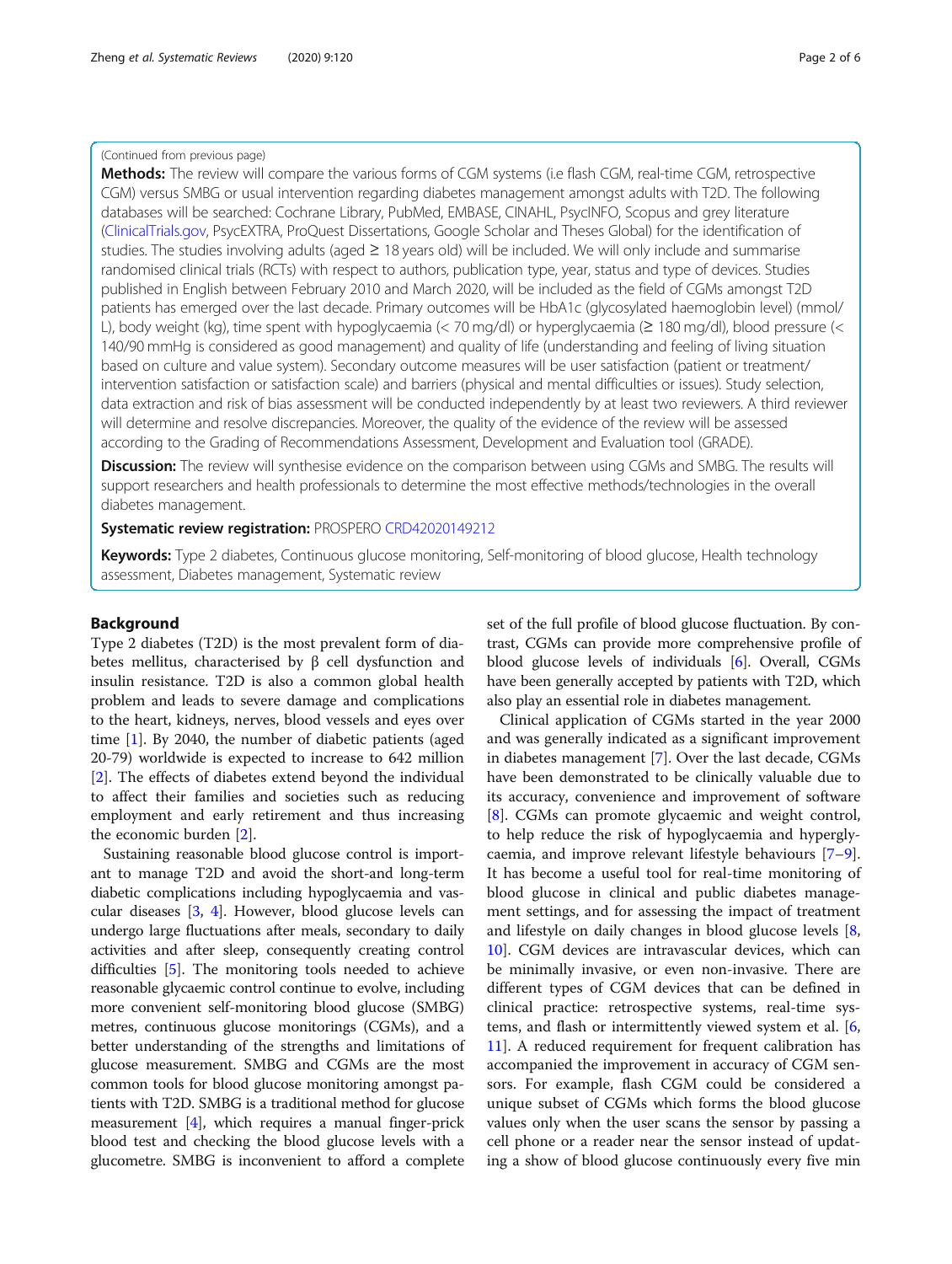intervals [[7\]](#page-5-0). However, several potential common patient-reported barriers of CGM use including sensor insertion with pain or problems of high costs, accidental removal of the device or the adhesive strip and skin reactions of sensor adhesion [[12,](#page-5-0) [13\]](#page-5-0).

A review published in 2009 analysed the CGM data by statistical tools and then strongly encouraged researchers and clinicians to adopt the rich information contained in CGM data to guide their research and clinical practice, the CGM reports can provide the feedback and suggestion to diabetic patients [[14\]](#page-5-0). A meta-analysis of four randomised clinical trials (RCTs) of a systematic review indicated that real-time CGM has better control in reducing HbA1c levels compared with SMBG amongst patients with T2D [\[4](#page-5-0)], even those RCTs in this review had inadequate sample size for achieving the legacy impacts. Besides, many of the included studies of the systematic review were short-term with a small number of participants. Another systematic review indicated that real-time CGM and professional CGM compared with usual care are effective in improving HbA1c control but could not form the conclusions on the effectiveness of flash CGM due to insufficient evidence [[15](#page-5-0)]. A recent meta-analysis published in 2019 found that CGM can reduce HbA1c levels and time spent with hypoglycaemia amongst T2D. However, it has only searched three databases so that it may not include all relevant studies. Besides, it did not compare different types of CGM devices [[16](#page-5-0)].

There is uncertainty between different CGM interventions/systems (i.e. real-time system, flash or intermittently reviewed system, retrospective system) and outcomes such as hypoglycaemia, weight change, quality of life and user satisfaction. A systematic review is also lacking about comparing those aspects between CGM systems and SMBG. Therefore, this systematic review of RCTs aims to evaluate the effects of CGMs vs SMBG on blood glucose levels, body weight, blood pressure, hypoglycaemia, quality of life and user satisfaction amongst adults with T2D.

#### Methods

This protocol follows the guidelines of the Preferred Reporting Items for Systematic Review and Meta-Analysis Protocols (PRISMA-P) [\[17](#page-5-0)] (Additional file [1\)](#page-4-0). This protocol will guide the further review and any deviations while conducting the review will be reported including the reasons for the changes made in the method section of the final published manuscript. The review has been registered in the International Prospective Register of Systematic Reviews (PROSPERO) CRD42020149212.

#### Eligibility criteria

The inclusion criteria of the review are (a) study design as having RCTs only; (b) studies conducted in adults

(aged  $\geq$  18 years old) diagnosed with T2D; (c) have defined any type of CGMs as the intervention group and SMBG or routine glucose monitoring as the control group and (d) studies published in English. Studies published between February 2010 and March 2020 will be included as the field of CGMs amongst T2D has emerged over the last decade. Abstracts will be eligible for inclusion if sufficient information is provided to judge the quality and potential for bias of these trials. Non-RCT studies, non-T2D, follow-up duration less than 6 weeks, conference abstracts and duplicate studies will be excluded.

Studies involving adults amongst T2D (aged  $\geq$  18 years old) have adopted CGMs as interventions will be included in this review. Inclusion criteria: (a) adults diagnosed with T2D (diagnostic criteria including the American Diabetes Association, World Health Organization or national guidelines) and (b) T2D of at least 8 weeks duration. Exclusion criteria: (a) adolescents (aged < 18 years old); (b) other types of diabetes (i.e. gestational diabetes mellitus or idiopathic diabetes or type 1 diabetes) and (c) patients in hospitalisation or intensive care unit or with serious diseases.

#### Information sources and search strategy

The following databases will be searched: Cochrane Library, PubMed, EMBASE, CINAHL, PsycINFO, Scopus and grey literature [\(ClinicalTrials.gov,](http://clinicaltrials.gov) PsycEXTRA, Pro-Quest Dissertations, Google Scholar and Theses Global) for the identification of studies. The studies involving adults (aged  $\geq$  18 years old) will be included. We will include and summarise RCTs with respect to authors, publication type, year, status, and type of devices et al. Besides, the inclusion of grey literature (i.e. non-published, internal or non-reviewed articles, repositories) in the systematic review may help to overcome the publication bias that may arise due to the selective availability of data  $[18]$ , thereby this review will include grey literature after reviewing the title and abstract accordingly.

Additionally, the reference list of identified systematic reviews and RCTs will also be updated to identify if references or bibliographies include relevant studies that might be included for the review (cross-referencing). Furthermore, indexed keywords in the Medical Subject Headings will be used to guarantee unified search terms. A comprehensive PubMed search strategy (Additional file [2\)](#page-4-0) was developed in consultation with a medical librarian experienced in systematic database searching. Other databases will be searched and corresponding search strategies and logic grid will be adopted (Additional file [3\)](#page-4-0).

#### Study selection

Citation management system (Endnote X9) will be adopted to manage records exported from all the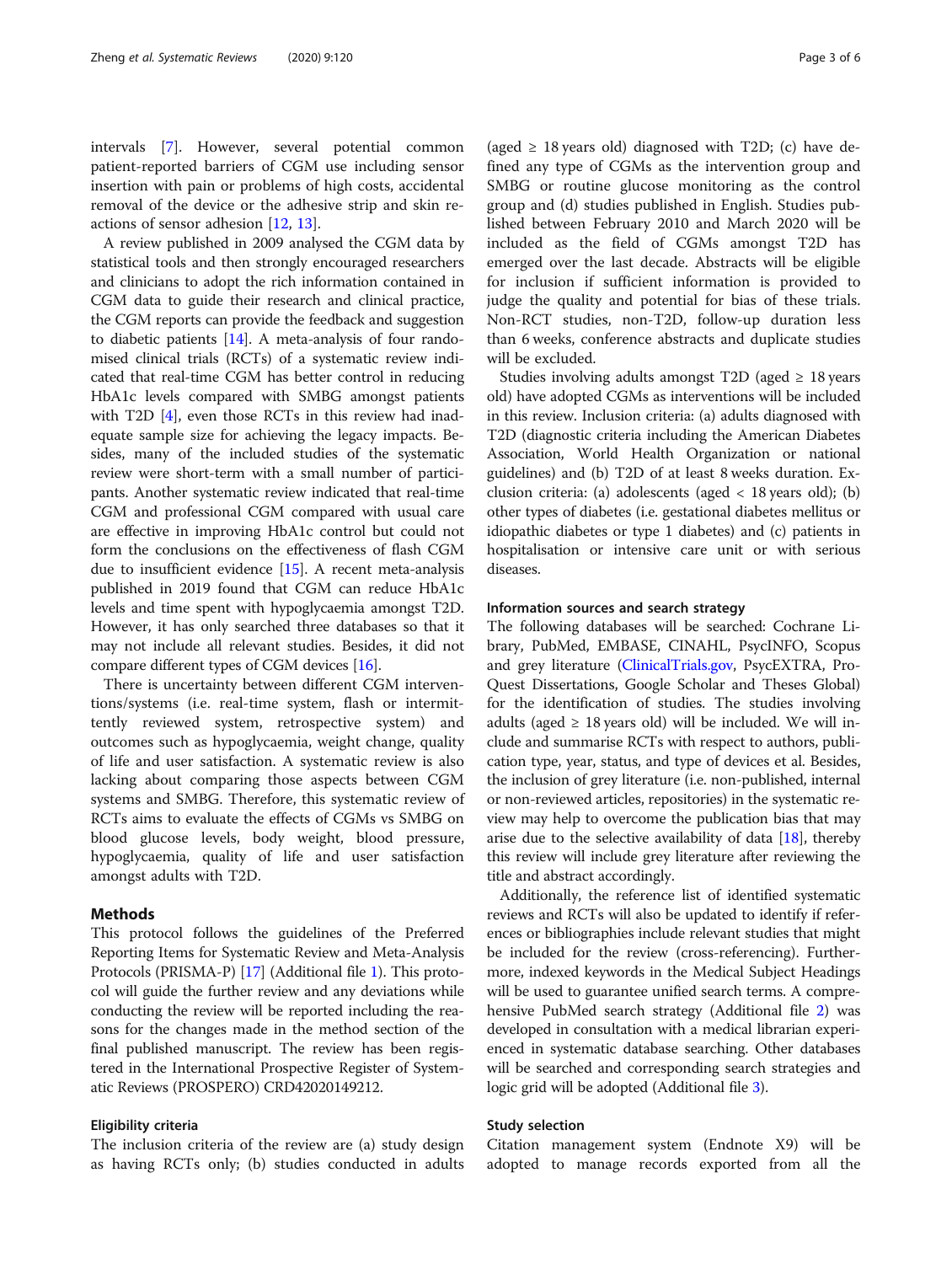databases. First, all the studies will be screened by their titles and abstracts through an online software known as Covidence (<https://www.covidence.org>). Then, the full text of nominated studies will be screened according to the pre-defined eligibility criteria. Study selection, data extraction and risk of bias assessment will be conducted independently by at least two reviewers (MZ and YL). Both reviewers will describe outcome measures after reviewing the studies to confirm the relevance of RCTs. A third author (WL) will determine and resolve discrepancies to make the final decision about whether the study meets the eligibility criteria for being included in the review in a consensus meeting. The process of study screening and selection will be reported as the PRISMA flow diagram [\[19](#page-5-0)] (Additional file [4\)](#page-4-0).

#### Data extraction and management

A data extraction form (Additional file [5\)](#page-4-0) was designed based on the suggestion of data extraction and synthesis by the Joanna Briggs Institute [\[20\]](#page-5-0). It covered the information of population, intervention, comparison intervention and outcome measures. To ensure the reliability of the data extraction process, it was designed and edited by the review team after consultation and was pilot tested by two independent reviewers (MZ and TY). To be specific, we will extract data by the form about characteristics of the studies to be included in the current study (including author, publication year, country, sample size, types of CGM devices, duration of diabetes, patient's baseline, clinic history, basic treatment and intervention/treatment duration). Primary outcomes will be HbA1c (glycosylated haemoglobin level) (mmol/L), body weight (kg), time spent with hypoglycaemia (< 70 mg/dl) or hyperglycaemia (≥ 180 mg/dl), blood pressure (< 140/90 mmHg considers good management) and quality of life (understanding of the living situation based on culture and value system [\[21](#page-5-0)]). Secondary outcome measures will be user satisfaction (patient and/or treatment/intervention satisfaction on a satisfaction scale) and barriers (physical and mental difficulties or issues). Continuous variables will be demonstrated as mean values, standard deviations (SD), standard errors, or 95% confidence interval (CI) as and where applicable, whereas binary variables will be expressed as frequencies and percentages (%). Studies comparing one SMBG group with two or more intervention groups will be treated as two or more studies sharing an SMBG group. Two reviewers (MZ and YL) will independently evaluate the quality of each study that meet the inclusion criteria of the systematic review. Another researcher (WL) will provide judgement when two authors have different reviews if necessary. We will evaluate duplicate publications, assess all available data simultaneously, maximising the extraction of data for a bias assessment precisely. Authors will be contacted by emails to acquire missing or relevant material of their publications if necessary.

### Risk of bias of included studies

The latest revised Cochrane's risk of bias tool will be used for evaluating the quality of randomised trials [\[22](#page-5-0)]. The following seven constructs will be evaluated as low, moderate and high risk of bias or unclear risk of bias: random sequence generation, allocation concealment, blinding of personnel and participants, blinding of outcome assessors, incomplete data, selective reporting and other potential risks (Additional file [6](#page-4-0)).

#### Strength of evidence

According to the Grading of Recommendations Assessment, Development and Evaluation tool (GRADE) [\[23](#page-5-0)], the strength of evidence of the review will be assessed from the following parts; risk of bias, inconsistency, indirectness, imprecision, publication bias, other factors and upgrading. Two reviewers (MZ and YL) will independently evaluate the quality of each study. Any disagreement at this stage will be discussed and resolved by consultation and consensus of a third reviewer (WL). The summary of the quality of all included studies will be presented in a table which will follow the principle of GRADE.

#### Data synthesis and statistical analysis

This systematic review will also synthesise a quantitative analysis known as meta-analysis. It seems that the quantitative units may express the continuous variables differently in each included study; analysis will be performed using standardised mean differences (SMD) or mean differences (MD) with its respective 95% CIs. Binary variables will be analysed and reported using risk ratio (RR) or odds ratio (OR) with its respective 95% CIs.

The sensitivity analysis will be used to test the robustness of the choices made, such as changing the cut-off for high- or low-quality included studies. Besides, the heterogeneity (deduced by the  $I^2$  statistics) will be described via reporting differences in the study design and the characteristics of the study population [[24\]](#page-5-0). This systematic review intents to generalise the results beyond the included studies (generalisation inference). Besides, the patients of T2D frequently different in public health filed at baseline and duration of diabetes, which seem multiple study population of T2D [\[25\]](#page-5-0). Therefore, a random effect model will be used for analysis if appropriate, such as over five studies are included [[26](#page-5-0)]. Be specific,  $I^2$ will be used for evaluating statistical heterogeneity ( $I^2 \geq$ 50% is considered as heterogeneous), since it is the percentage of total variation provided between the studies  $(I<sup>2</sup>$  values of 75%, 50% and 25% represent high, moderate and low heterogeneity, respectively) [\[27\]](#page-5-0).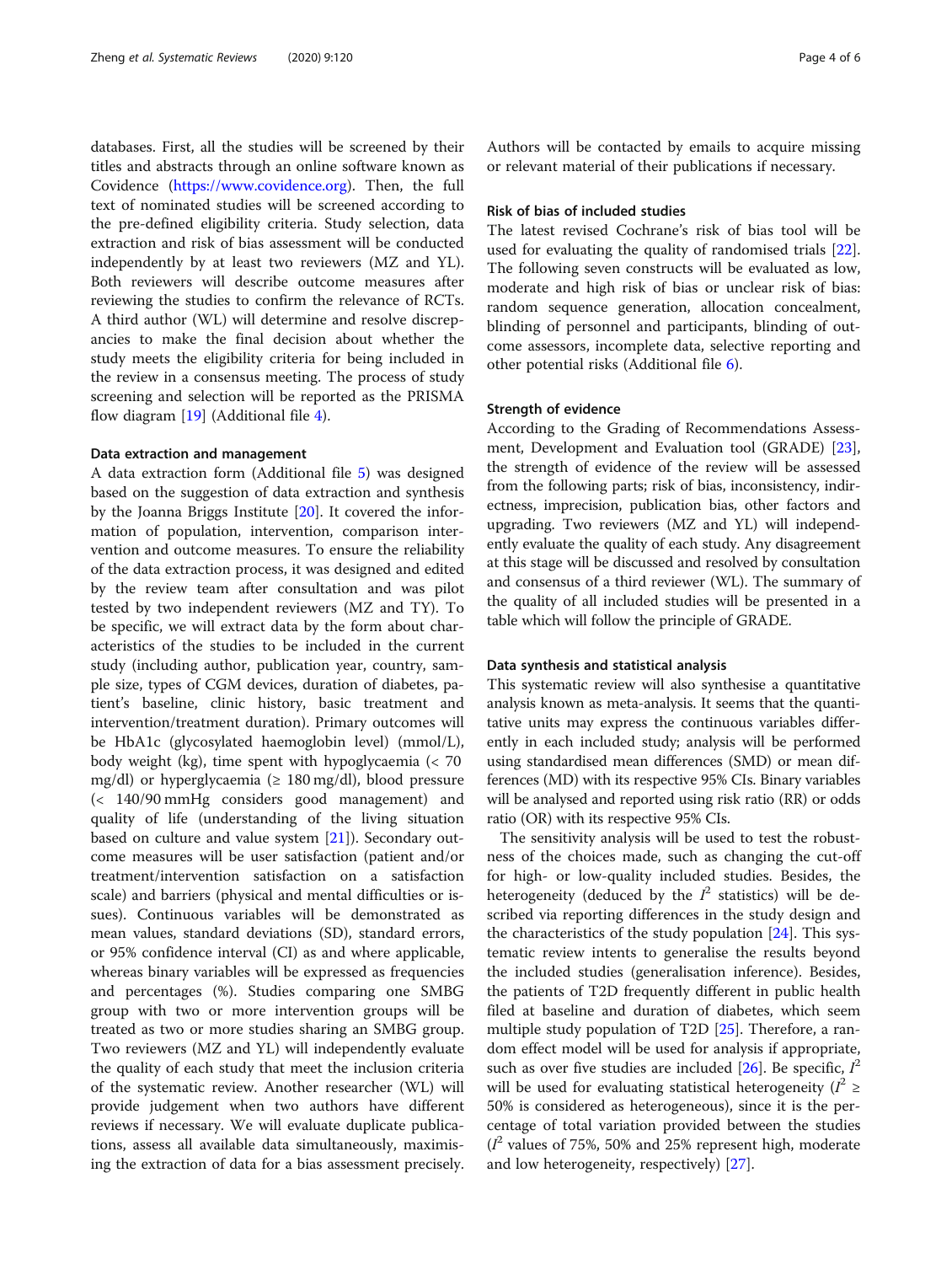<span id="page-4-0"></span>If sufficient RCTs are available and variability amongst those studies is low, i.e. they are homogenous, a metaanalysis will be conducted as per the following subgroups if appropriate: (a) real-time CGM vs SMBG; (b) resorptive CGM vs SMBG; (c) real-time CGM vs routine care; (d) resorptive CGM vs routine care; and (e) real-time CGM vs resorptive CGM. According to these categories, measures of associations such as relative risks, and odds ratios will be synthesised and reported. In addition to this, when the number of included studies for this review is more than ten, a funnel plot will be plotted for evaluating publication bias. We will use the Eggers' regression test to evaluate the asymmetry of the funnel plot statistically. Moreover, subgroup analysis via baseline HbA1c levels (< 6.5%, 6.6-7.9%, 8.0-11.0% and > 11.0%) will be performed to assess the impact of baseline HbA1c on the effectiveness of CGM. Additionally, if heterogeneity is identified, a meta-regression analysis will be conducted on whether baseline information such as HbA1c, gender, age and frequency and types of CGM sensor/device use has affected the impact of CGM on HbA1c levels.

#### **Discussion**

The main aim of this review is to compare the effectiveness between GCMs and SMBG or routine care. A systematic review in this area is lacking to not only analyse the effectiveness of glucose control but also body weight, blood pressure, hypoglycaemia, quality of life and user satisfaction amongst adults with T2D. Moreover, it will also analyse the subgroups by comparing the differences between various types of CGM devices to help further in the improvement of developing these devices.

This review will have some advantages. The predefined approach is according to the Cochrane Handbook for Systematic Reviews of Interventions and considers the risk of bias and GRADE assessment [\[28](#page-5-0), [29](#page-5-0)]. Intervention and control groups will be evaluated jointly and separately, so this systematic review will be able to determine why CGMs work as an intervention and under what circumstances. Therefore, risks of systematic error, random error and design error of the review will be avoided [[30](#page-5-0)].

A potential limitation of this systematic review could be that the inclusion of grey literature without peer review might reduce the impact of the results. In addition to this, the review will only include RCTs since the comparison of the two interventions is only possible in that study design. The results of this review will be publicly available and will be disseminated via academic presentations (both locally and internationally) and through peer-reviewed publications. The review is anticipated to classify research gaps in the existing literature and provide evidence for further studies regarding CGM interventions and effective implementation.

#### Supplementary information

Supplementary information accompanies this paper at [https://doi.org/10.](https://doi.org/10.1186/s13643-020-01386-7) [1186/s13643-020-01386-7](https://doi.org/10.1186/s13643-020-01386-7).

| <b>Additional file 1:</b> Preferred Reporting Items for Systematic Review and<br>Meta-Analysis Protocols (PRISMA-P) and checklist. |
|------------------------------------------------------------------------------------------------------------------------------------|
| Additional file 2: Preliminary search strategy for PubMed.                                                                         |
| Additional file 3: Logic grid.                                                                                                     |
| <b>Additional file 4: PRISMA-2009 flow diagram.</b>                                                                                |
| <b>Additional file 5:</b> Data extraction form.                                                                                    |
| <b>Additional file 6:</b> Classification of randomised trials of biases.                                                           |

#### Abbreviations

CGM: Continuous glucose monitoring; T2D: Type 2 diabetes; SMBG: Selfmonitoring blood glucose metres; RCTs: Randomised controlled trials; HbA1c: Glycosylated haemoglobin; GRADE: Grading of Recommendations Assessment, Development and Evaluation tool; PROSPERO: International Prospective Register of Systematic Reviews; PRISMA: Preferred Reporting Items for Systematic Reviews and Meta-analyses; SD: Standard deviation; CI: Confidence interval; SMD: Standardised mean difference; MD: Mean difference; RR: Risk ratio; OR: Odd ratio

#### Acknowledgements

We would like to thank Robert Franchini, the University Liaison Librarian at the University of Adelaide for his assistance and guidance on developing search strategies.

#### Authors' contributions

MZ conceived and designed the study. MZ drafted the manuscript and has secured funding for this systematic review. MZ, YL and WL designed the additional files. MZ, YL, AK, QH and WZ developed the search strategy. MZ, AK and YL carefully revised the protocol. PH and SY extensively revised the manuscript. All authors reviewed and approved the final manuscript as submitted and agreed to be responsible for all aspects of the work.

#### Funding

This protocol was supported by Sichuan Science and Technology Department (no. 2019132) and Chengdu University of Traditional Chinese Medicine (no. ZRQN2019009) secured by MZ.

#### Availability of data and materials

All data that will be analysed as a result of this study will be made available through a data sharing website, e.g. figshare or as additional files.

#### Ethics approval and consent to participate

The proposed systematic review will be based on previously published studies and will not include any human participants, the ethics approval and consent to participate is not applicable.

#### Consent for publication

All authors agreed that they will use the collected data for academic publications.

#### Competing interests

All authors of the study stated that there were no conflicts of interest.

#### Author details

<sup>1</sup> Adelaide Medical School, University of Adelaide, Adelaide 5005, Australia. <sup>2</sup>School of Health and Rehabilitation, Chengdu University of Traditional Chinese Medicine, Chengdu 611137, China. <sup>3</sup>Center of Infectious Diseases, West China Hospital, Sichuan University, Chengdu 610041, China. <sup>4</sup>Institute for Disaster Management and Reconstruction, Sichuan University, Chengdu 610207, China. <sup>5</sup>School of Management, Chengdu University of Traditional Chinese Medicine, Chengdu 611137, China. <sup>6</sup>School of Nursing, Chengdu University of Traditional Chinese Medicine, Chengdu 611137, China. <sup>7</sup>School of Pharmacy, Chengdu University of Traditional Chinese Medicine, Chengdu 611137, China.